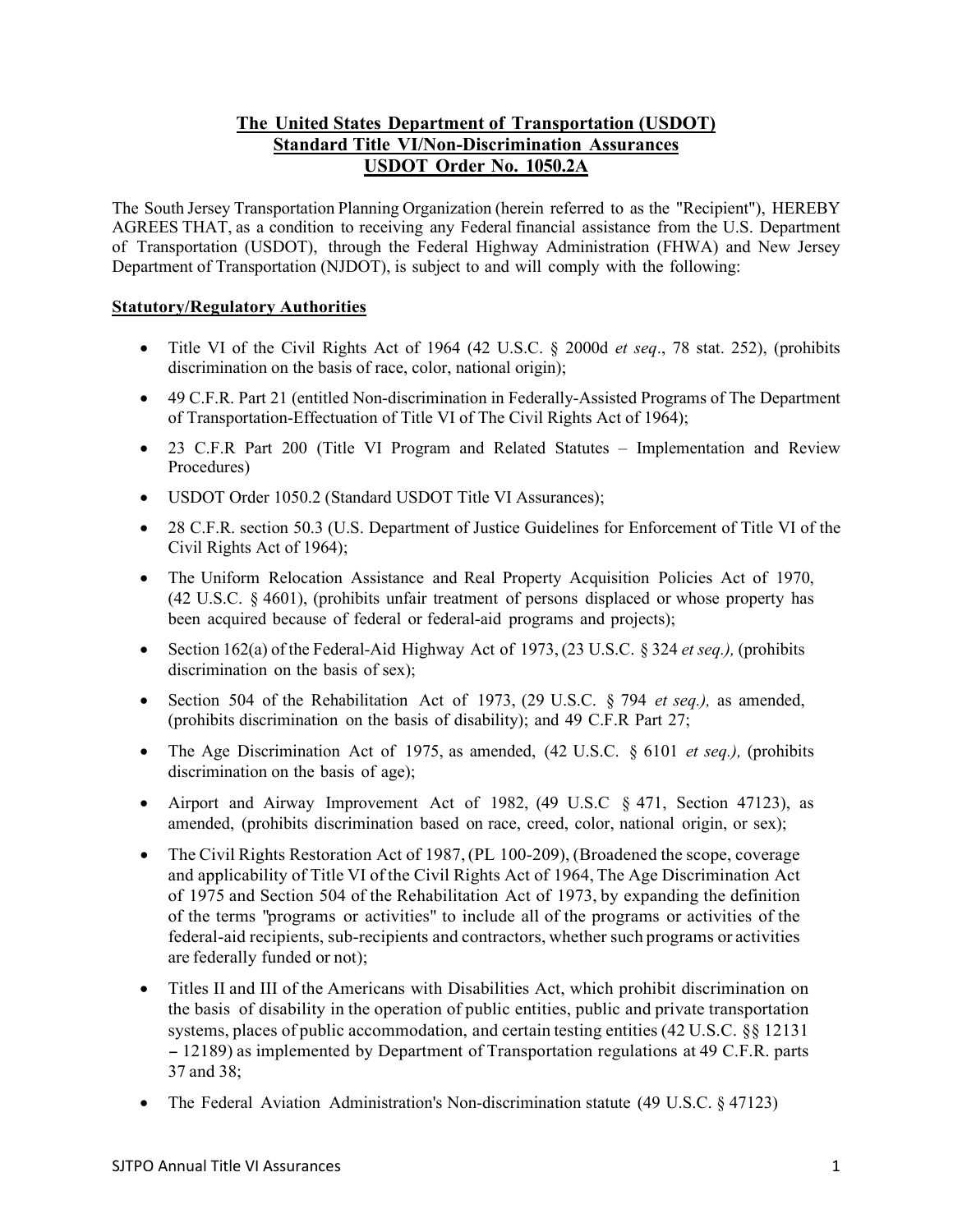(prohibits discrimination on the basis of race, color, national origin, and sex);

- Executive Order 12898, Federal Actions to Address Environmental Justice in Minority Populations and Low-Income Populations, which ensures discrimination against minority populations by discouraging programs, policies, and activities with disproportionately high and adverse human health or environmental effects on minority and low-income populations;
- Executive Order 13166, Improving Access to Services for Persons with Limited English Proficiency, and resulting agency guidance, national origin discrimination includes discrimination because of limited English proficiency (LEP). To ensure compliance with Title VI, you must take reasonable steps to ensure that LEP persons have meaningful access to your programs (70 Fed. Reg. at 74087 to 74100);
- Title IX of the Education Amendments of 1972, as amended, which prohibits you from discriminating because of sex in education programs or activities (20 U.S.C. 1681 *et seq*.)

The preceding statutory and regulatory cites hereinafter are referred to as the "Acts" and "Regulations," respectively.

#### **General Assurances**

In accordance with the Acts, the Regulations, and other pertinent directives, circulars, policy, memoranda, and/or guidance, the Recipient hereby gives assurance that it will promptly take any measures necessary to ensure that:

*"No person in the United States shall, on the grounds ofrace, color, or national origin, be excluded from participation in, be denied the benefits of, or be otherwise subjected to discrimination under any program or activity, "for which the Recipient receives Federal financial assistance from USDOT, including the Federal Highway Administration.*

The Civil Rights Restoration Act of 1987 clarified the original intent of Congress, with respect to Title VI and other Non-discrimination requirements (The Age Discrimination Act of 1975, and Section 504 of the Rehabilitation Act of 1973), by restoring the broad, institutional-wide scope and coverage of these non-discrimination statutes and requirements to include all programs and activities of the Recipient, so long as any portion of the program is federally-assisted.

#### **Specific Assurances**

More specifically, and without limiting the above general Assurance, the Recipient agrees with and gives the following Assurances with respect to its federally-assisted USDOT programs*.* 

- 1. The Recipient agrees that each "activity," "facility," or "program," as defined in §§ 21.23 (b) and 21.23 (e) of 49 C.F.R. § 21 will be (with regard to an "activity") facilitated, or will be (with regard to a "facility") operated, or will be (with regard to a "program") conducted in compliance with all requirements imposed by, or pursuant to the Acts and the Regulations.
- 2. The Recipient will insert the following notification in all solicitations for bids, Requests for Proposals for work, or material subject to the Acts and the Regulations made in connection with all FHWA federally-assisted programs and, in adapted form, in all proposals for negotiated agreements regardless of funding source:

*"The South Jersey Transportation Planning Organization in accordance with the provisions of Title VI of the Civil Rights Act of 1964 (78 Stat. 252, 42 US.C. §§ 2000d to 2000d-4) and the Regulations, hereby*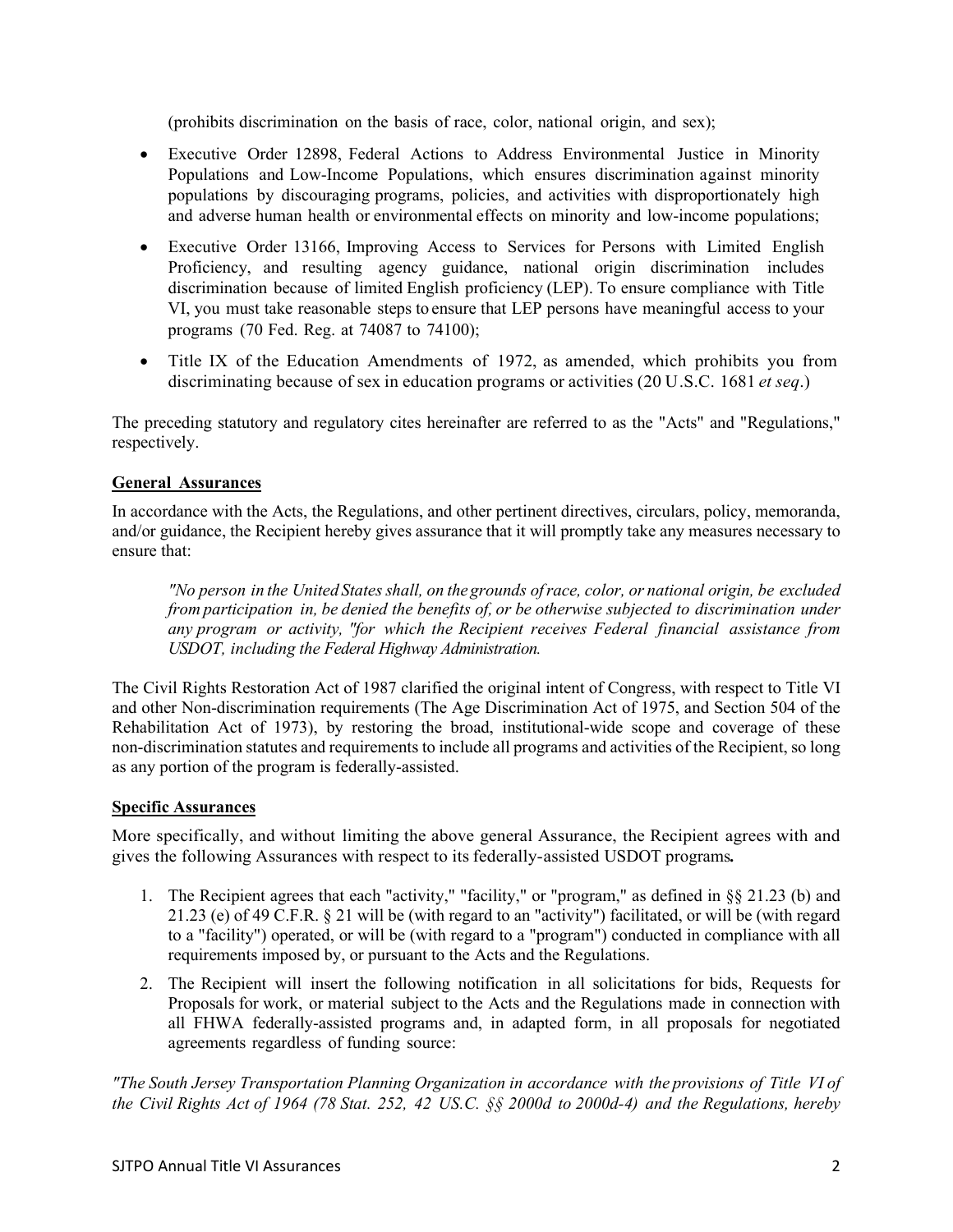*notifies all bidders that it will affirmatively ensure that any contract entered into pursuant to this advertisement, disadvantaged business enterprises will be afforded full and fair opportunity to submit bids in response to this invitation and will not be discriminated against on the grounds of race, color, or national origin in consideration for an award."*

- 3. The Recipient will insert the clauses of Appendix A and E of this Assurance in every contract or agreement subject to the Acts and the Regulations.
- 4. The Recipient will insert the clauses of Appendix B of this Assurance, as a covenant running with the land, in any deed from the United States effecting or recording a transfer of real property, structures, use, or improvements thereon or interest therein to a Recipient.
- 5. That where the Recipient receives federal financial assistance to construct a facility, or part of a facility, the Assurance will extend to the entire facility and facilities operated in connection therewith.
- 6. That where the Recipient receives federal financial assistance in the form, or for the acquisition of real property or an interest in real property, the Assurance will extend to rights to space on, over, or under such property.
- 7. That the Recipient will include the clauses set forth in Appendix C and Appendix D of this Assurance, as a covenant running with the land, in any future deeds, leases, licenses, permits, or similar instruments entered into by the Recipient with other parties:
	- a. for the subsequent transfer of real property acquired or improved under the applicable activity, project, or program; and
	- b. for the construction or use of, or access to, space on, over, or under real property acquired or improved under the applicable activity, project, or program.
- 8. That this Assurance obligates the Recipient for the period during which federal financial assistance is extended to the program, except where the federal financial assistance is to provide, or is in the form of, personal property, or real property, or interest therein, or structures or improvements thereon, in which case the Assurance obligates the Recipient, or any transferee for the longer of the following periods:
	- a. the period during which the property is used for a purpose for which the federal financial assistance is extended, or for another purpose involving the provision of similar services or benefits; or
	- b. the period during which the Recipient retains ownership or possession of the property.
- 9. The Recipient will provide for such methods of administration for the program as are found by the Secretary of Transportation or the official to whom he/she delegates specific authority to give reasonable guarantee that it, other recipients, sub-recipients, sub-grantees, contractors, subcontractors, consultants, transferees, successors in interest, and other participants of federal financial assistance under such program will comply with all requirements imposed or pursuant to the Acts, the Regulations, and this Assurance.
- 10. The Recipient agrees that the United States has a right to seek judicial enforcement with regard to any matter arising under the Acts, the Regulations, and this Assurance.

By signing this ASSURANCE, the South Jersey Transportation Planning Organization also agrees to comply (and require any sub-recipients, sub-grantees, contractors, successors, transferees, and/or assignees to comply) with all applicable provisions governing the FHWA and NJDOT access to records,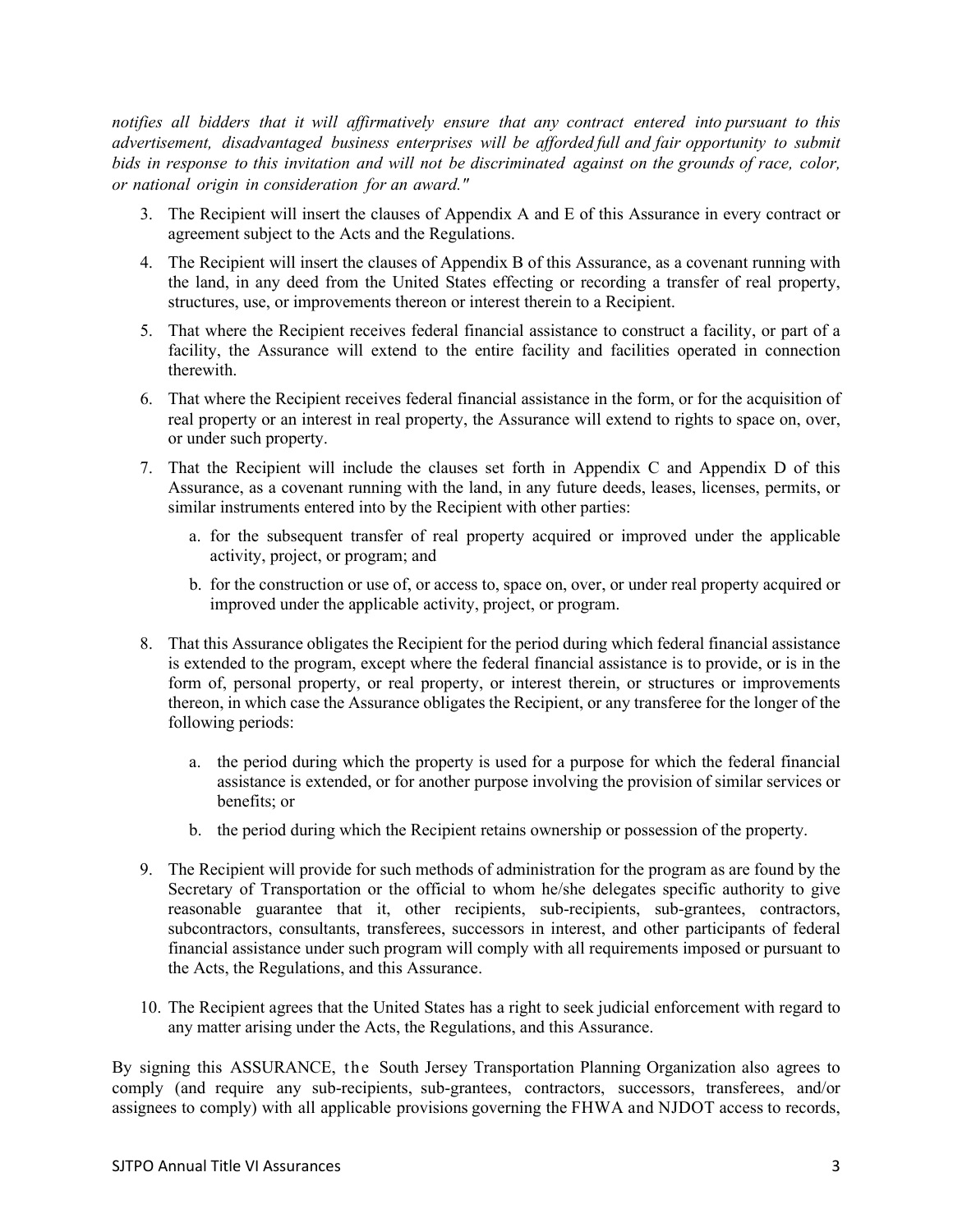accounts, documents, information, facilities, and staff. You also recognize that you must comply with any program or compliance reviews, and/or complaint investigations conducted by the FHWA and NJDOT. You must keep records, reports, and submit the material for review upon request to FHWA and NJDOT*,* or its designee in a timely, complete, and accurate way. Additionally, you must comply with all other reporting, data collection, and evaluation requirements, as prescribed by law or detailed in program guidance.

The South Jersey Transportation Planning Organization givesthis ASSURANCE in consideration of and for obtaining any federal grants, loans, contracts, agreements, property, and/or discounts, or other federal-aid and federal financial assistance extended after the date hereof to the recipients by the U.S. Department of Transportation under the USDOT programs. This ASSURANCE is binding on the State of New Jersey*,* other recipients, sub-recipients, sub-grantees, contractors, subcontractors and their subcontractors', transferees, successors in interest, and any other participants in all USDOT programs. The person(s) signing below is authorized to sign this ASSURANCE on behalf of the Recipient.

| <b>SJTPO</b> | <b>South Jersey Transportation Planning Organization (Recipient)</b> |
|--------------|----------------------------------------------------------------------|
| By:          | Wench<br>Signature of Authorized Official                            |
| Dated:       | March 15, 2022                                                       |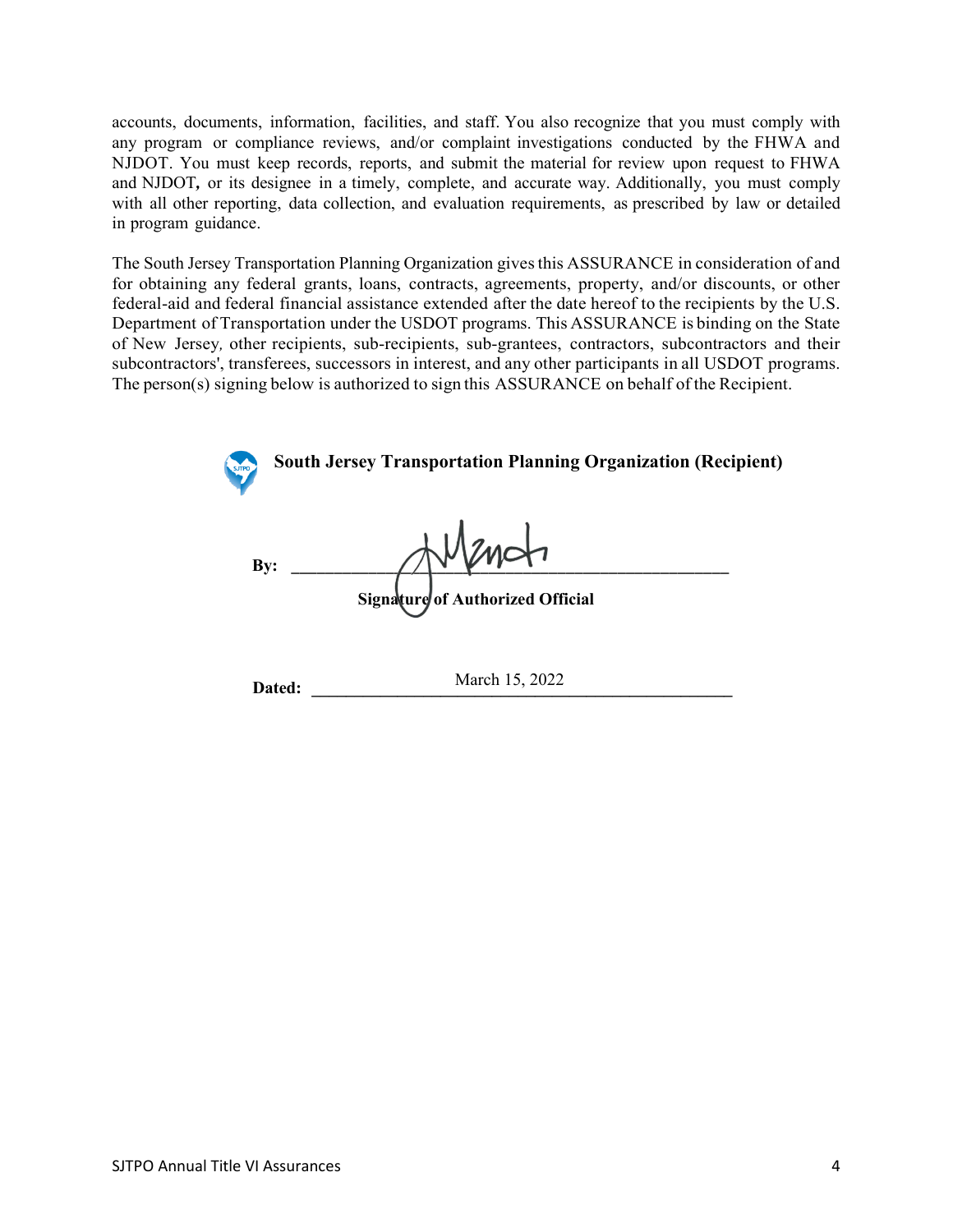### **APPENDIX A**

During the performance of this contract, the contractor, for itself, its assignees, and successors in interest (hereinafter referred to as the "contractor") agrees as follows:

- 1. **Compliance with Regulations:** The contractor (hereinafter includes consultants) will comply with the Acts and the Regulations relative to Non-discrimination in federally-assisted programs of the U.S. Department of Transportation, Federal Highway Administration, as they may be amended from time to time, which are herein incorporated by reference and made a part of this contract.
- 2. **Non-discrimination:** The contractor, with regard to the work performed by it during the contract, will not discriminate on the grounds of race, color, or national origin in the selection and retention of subcontractors, including procurements of materials and leases of equipment. The contractor will not participate directly or indirectly in the discrimination prohibited by the Acts and the Regulations, including employment practices when the contract covers any activity, project, or program set forth in Appendix B of 49 CFR Part 2 1.
- 3. **Solicitations for Subcontracts, Including Procurements of Materials and Equipment**: In all solicitations, either by competitive bidding, or negotiation made by the contractor for work to be performed under a subcontract, including procurements of materials, or leases of equipment, each potential subcontractor or supplier will be notified by the contractor of the contractor's obligations under this contract and the Acts and the Regulations relative to Non-discrimination on the grounds of race, color, or national origin.
- 4. **Information and Reports:** The contractor will provide all information and reports required by the Acts, the Regulations, and directives issued pursuant thereto and will permit access to its books, records, accounts, other sources of information, and its facilities as may be determined by the Recipient or the Federal Highway Administration to be pertinent to ascertain compliance with such Acts, Regulations, and instructions. Where any information required of a contractor is in the exclusive possession of another who fails or refuses to furnish the information, the contractor will so certify to the Recipient or the Federal Highway Administration, as appropriate, and will set forth what efforts it has made to obtain the information.
- 5. **Sanctions for Noncompliance:** In the event of a contractor's noncompliance with the Non-discrimination provisions of this contract, the Recipient will impose such contract sanctions as it or the Federal Highway Administration may determine to be appropriate, including, but not limited to:
	- a. withholding payments to the contractor under the contract until the contractor complies; and/or
	- b. cancelling, terminating, or suspending a contract, in whole or in part.
- 6. **Incorporation of Provisions:** The contractor will include the provisions of paragraphs one through six in every subcontract, including procurements of materials and leases of equipment, unless exempt by the Acts, the Regulations and directives issued pursuant thereto.

The contractor will take action with respect to any subcontract or procurement as the Recipient or the Federal Highway Administration may direct as a means of enforcing such provisions including sanctions for noncompliance. Provided, that if the contractor becomes involved in, or is threatened with litigation by a subcontractor, or supplier because of such direction, the contractor may request the Recipient to enter into any litigation to protect the interests of the Recipient. In addition, the contractor may request the United States to enter into the litigation to protect the interests of the United States.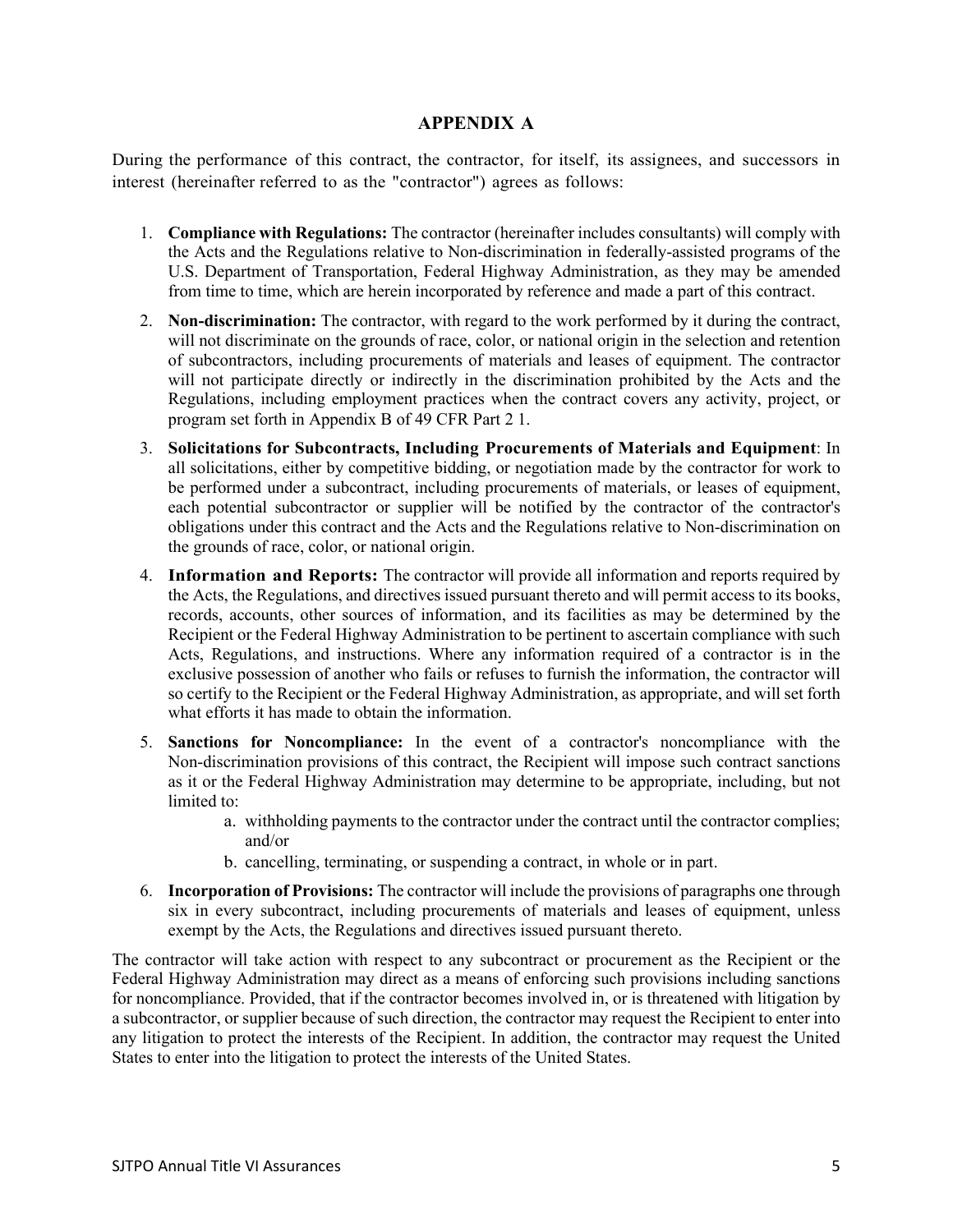## **APPENDIX B**

### **CLAUSES FOR DEEDS TRANSFERRING UNITED STATES PROPERTY**

The following clauses will be included in deeds effecting or recording the transfer of real property, structures, or improvements thereon, or granting interest therein from the United States pursuant to the provisions of Assurance 4:

NOW, THEREFORE, the U.S. Department of Transportation as authorized by law and upon the condition that the South Jersey Transportation Planning Organization will accept title to the lands and maintain the project constructed thereon in accordance with N.J.S.A.  $27:7-21(a)$ , the Regulations for the Administration of USDOT Programs, and the policies and procedures prescribed by the Federal Highway Administration of the U.S. Department of Transportation in accordance and in compliance with all requirements imposed by Title 49, Code of Federal Regulations, U.S. Department of Transportation, Subtitle A, Office of the Secretary, Part 21, Non-discrimination in federally-assisted programs of the U.S Department of Transportation pertaining to and effectuating the provisions of Title VI of the Civil Rights Act of 1964 (78 Stat. 252; 42 U.S.C. § 2000d to 2000d-4), does hereby remise, release, quitclaim and convey unto the South Jersey Transportation Planning Organization all the right, title and interest of the U.S. Department of Transportation in and to said lands described in Exhibit A attached hereto and made a part hereof.

#### **(HABENDUM CLAUSE)**

TO HAVE AND TO HOLD said lands and interests therein unto the South Jersey Transportation Planning Organization and its successors forever, subject, however, to the covenants, conditions, restrictions and reservations herein contained as follows, which will remain in effect for the period during which the real property or structures are used for a purpose for which federal financial assistance is extended or for another purpose involving the provision of similar services or benefits and will be binding on the South Jersey Transportation Planning Organization, its successors and assigns.

The South Jersey Transportation Planning Organization, in consideration of the conveyance of said lands and interests in lands, does hereby covenant and agree as a covenant running with the land for itself, its successors and assigns, that ( 1) no person will on the grounds of race, color, or national origin, be excluded from participation in, be denied the benefits of, or be otherwise subjected to discrimination with regard to any facility located wholly or in part on, over, or under such lands hereby conveyed [,] [and]\* (2) that the South Jersey Transportation Planning Organization will use the lands and interests in lands and interests in lands so conveyed, in compliance with all requirements imposed by or pursuant to Title 49, Code of Federal Regulations, U.S. Department of Transportation, Subtitle A, Office of the Secretary, Part 21, Non-discrimination in federally-assisted programs of the U.S. Department of Transportation, Effectuation of Title VI of the Civil Rights Act of 1964, and as said Regulations and Acts may be amended, and (3) that in the event of breach of any of the above-mentioned Nondiscrimination conditions, the Department will have a right to enter or re-enter said lands and facilities on said land, and that above described land and facilities will thereon revert to and vest in and become the absolute property of the U.S. Department of Transportation and its assigns as such interest existed prior to this instruction].\*

(\*Reverter clause and related language to be used only when it is determined that such a clause is necessary in order to make clear the purpose of Title VI.)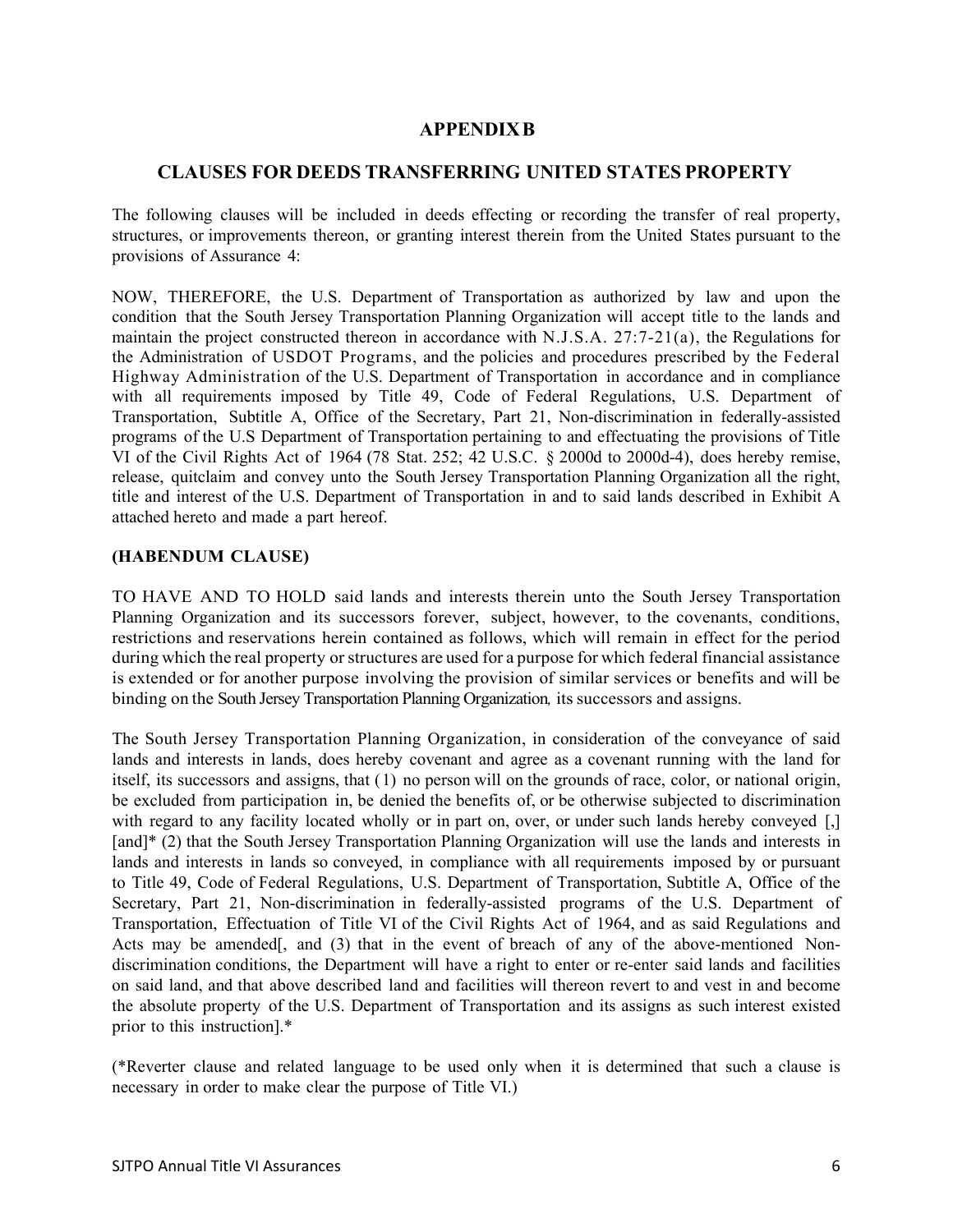## **APPENDIX C**

# **CLAUSES FOR TRANSFER OF REAL PROPERTY ACQUIRED OR IMPROVED UNDER THE ACTIVITY, FACILITY, OR PROGRAM**

The following clauses will be included in deeds, licenses, leases, permits, or similar instruments entered into by the South Jersey Transportation Planning Organization pursuant to the provisions of Assurance 7(a):

- A. The (grantee, lessee, permittee, etc. as appropriate) for himself/herself, his/her heirs, personal representatives, successors in interest, and assigns, as a part of the consideration hereof, does hereby covenant and agree [in the case of deeds and leases add "as a covenant running with the land"] that:
	- 1. In the event facilities are constructed, maintained, or otherwise operated on the property described in this (deed, license, lease, permit, etc.) for a purpose for which a U.S. Department of Transportation activity, facility, or program is extended or for another purpose involving the provision of similar services or benefits, the (grantee, licensee, lessee, permittee, etc.) will maintain and operate such facilities and services in compliance with all requirements imposed by the Acts and Regulations (as may be amended) such that no person on the grounds of race, color, or national origin, will be excluded from participation in, denied the benefits of, or be otherwise subjected to discrimination in the use of said facilities.
- B. With respect to licenses, leases, permits, etc., in the event of breach of any of the above Non-discrimination covenants, the South Jersey Transportation Planning Organization will have the right to terminate the (lease, license, permit, etc.) and to enter, re-enter, and repossess said lands and facilities thereon, and hold the same as if the (lease, license, permit, etc.) had never been made or issued.\*
- C. With respect to a deed, in the event of breach of any of the above Non-discrimination covenants, the South Jersey Transportation Planning Organization will have the right to enter or re-enter the lands and facilities thereon, and the above described lands and facilities will there upon revert to and vest in and become the absolute property of the South Jersey Transportation Planning Organization and its assigns.\*

(\*Reverter clause and related language to be used only when it is determined that such a clause is necessary to make clear the purpose of Title VI.)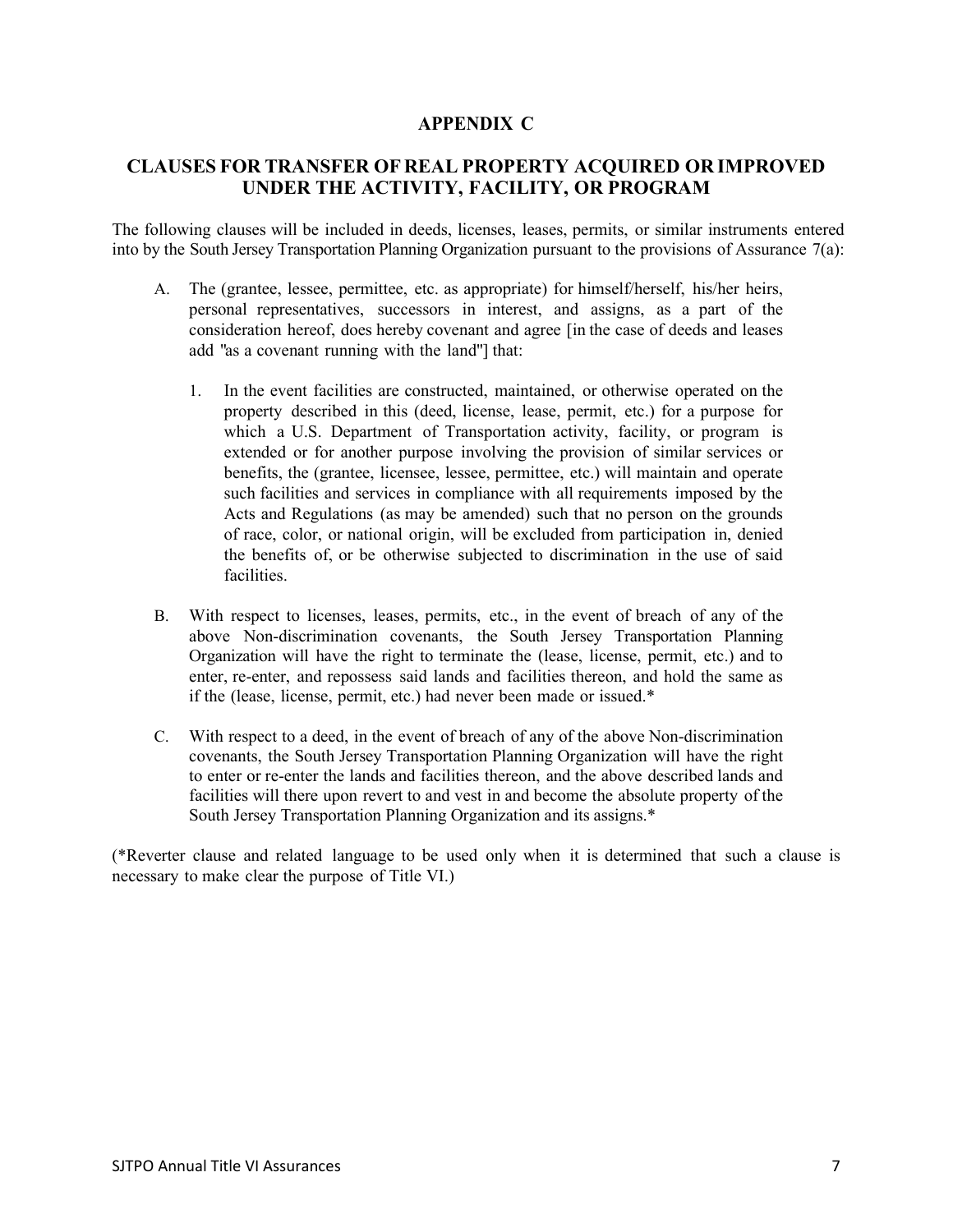#### **APPENDIX D**

## **CLAUSES FOR CONSTRUCTION/USE/ACCESS TOREALPROPERTY ACQUIRED UNDER THE ACTIVITY, FACILITY OR PROGRAM**

The following clauses will be included in deeds, licenses, permits, or similar instruments/agreements entered into by the South Jersey Transportation Planning Organization pursuant to the provisions of Assurance 7(b):

- A. The (grantee, licensee, permittee, etc., as appropriate) for himself/herself, his/her heirs, personal representatives, successors in interest, and assigns, as a part of the consideration hereof, does hereby covenant and agree (in the case of deeds and leases add, "as a covenant running with the land") that (1) no person on the ground of race, color, or national origin, will be excluded from participation in, denied the benefits of, or be otherwise subjected to discrimination in the use of said facilities, (2) that in the construction of any improvements on, over, or under such land, and the furnishing of services thereon, no person on the ground of race, color, or national origin, will be excluded from participation in, denied the benefits of, or otherwise be subjected to discrimination, (3) that the (grantee, licensee, lessee, permittee, etc.) will use the premises in compliance with all other requirements imposed by or pursuant to the Acts and Regulations, as amended, set forth in this Assurance.
- B. With respect to (licenses, leases, permits, etc.), in the event of breach of any of the above Nondiscrimination covenants, the South Jersey Transportation Planning Organization will have the right to terminate the (license, permit, etc., as appropriate) and to enter or re-enter and repossess said land and the facilities thereon, and hold the same as if said (license, permit, etc., as appropriate) had never been made or issued.\*
- C. With respect to deeds, in the event of breach of any of the above Non-discrimination covenants, the South Jersey Transportation Planning Organization will there upon revert to and vest in and become the absolute property of the South Jersey Transportation Planning Organization and its assigns.\*

(\*Reverter clause and related language to be used only when it is determined that such a clause is necessary to make clear the purpose of Title VI.)